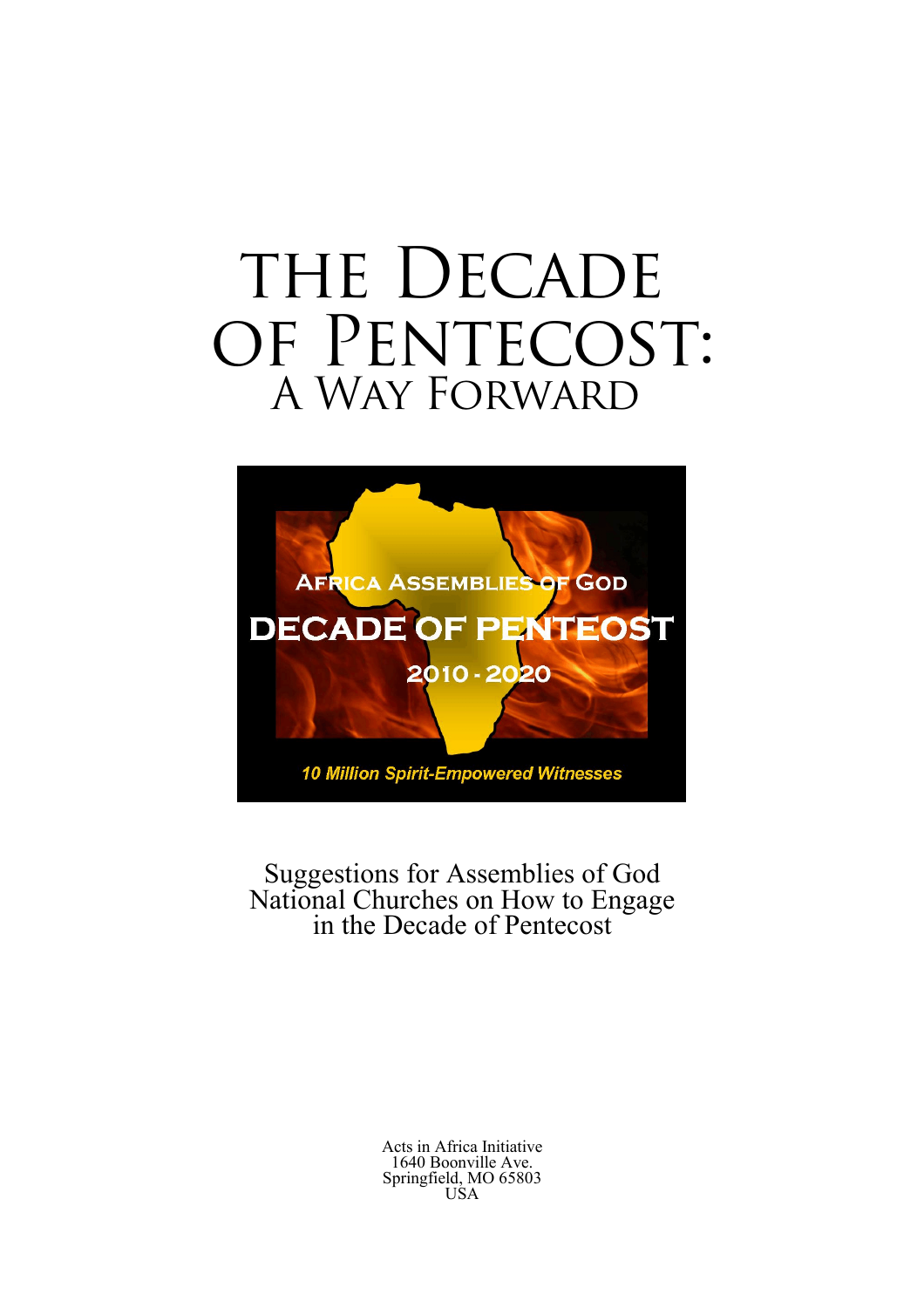The Decade of Pentecost: A Way Forward. © 2009 Acts in Africa Initiative. All rights reserved. No part of this work may be reproduced, stored in a retrieval system, or transmitted in any form or by any means—electronic, mechanical, photocopy, recording, or otherwise—without prior written permission of the copyright owner, except brief quotations used in connection with reviews in magazines or newspapers.

All Scripture quotations, unless otherwise indicated, are taken from the NEW INTERNATIONAL VERSION ®, Copyright © 1960, 1962, 1963, 1968, 1972, 1973, 1975, 1977, 1995 by The Lockman Foundation. All rights reserved.

Printed in the United States of America AIA Publications Springfield, MO, USA

- Websites: http://www.DecadeofPentecost.org http://www.ActsinAfrica.org
- Email: ActsinAfrica@agmd.org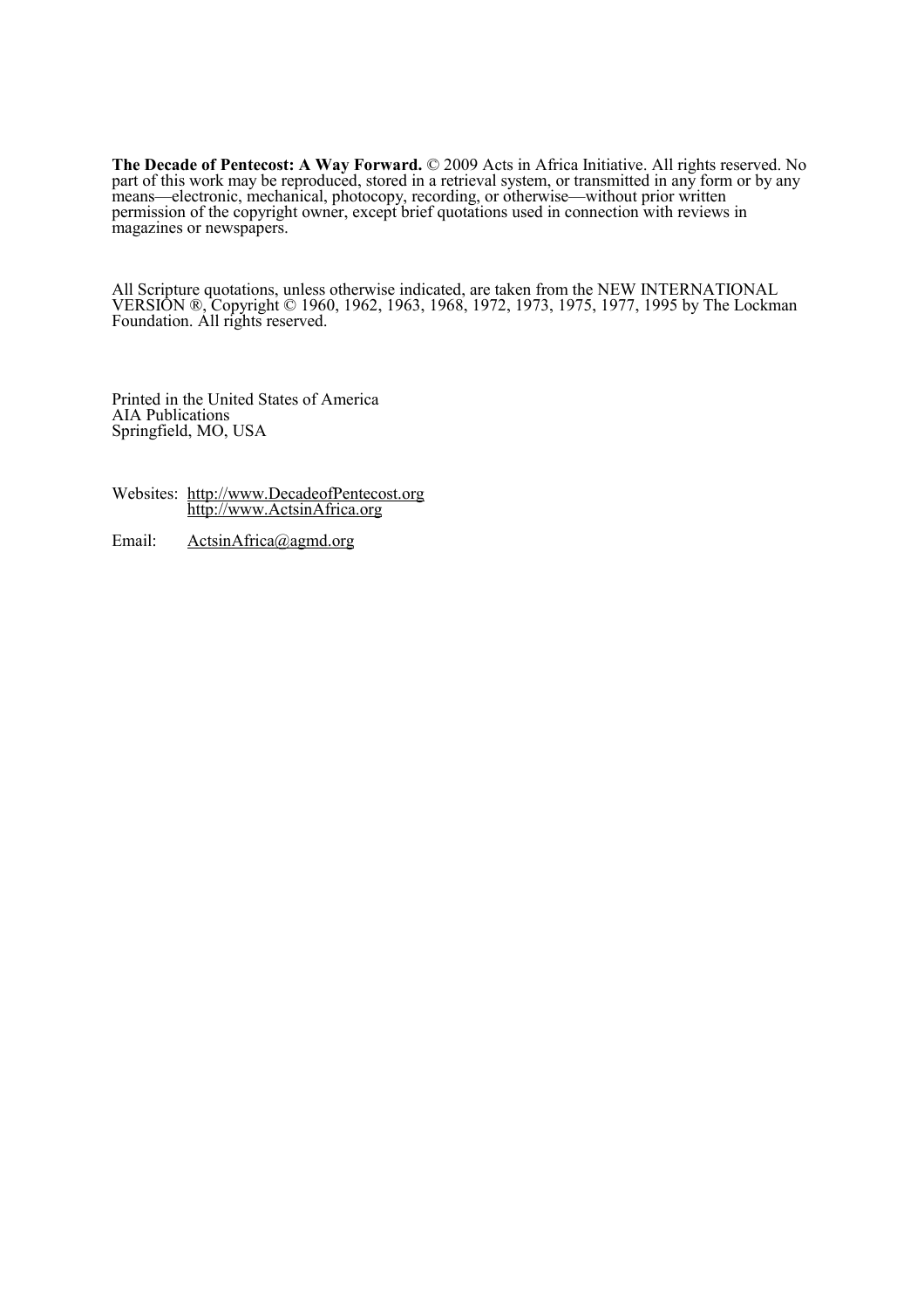### - CONTENTS -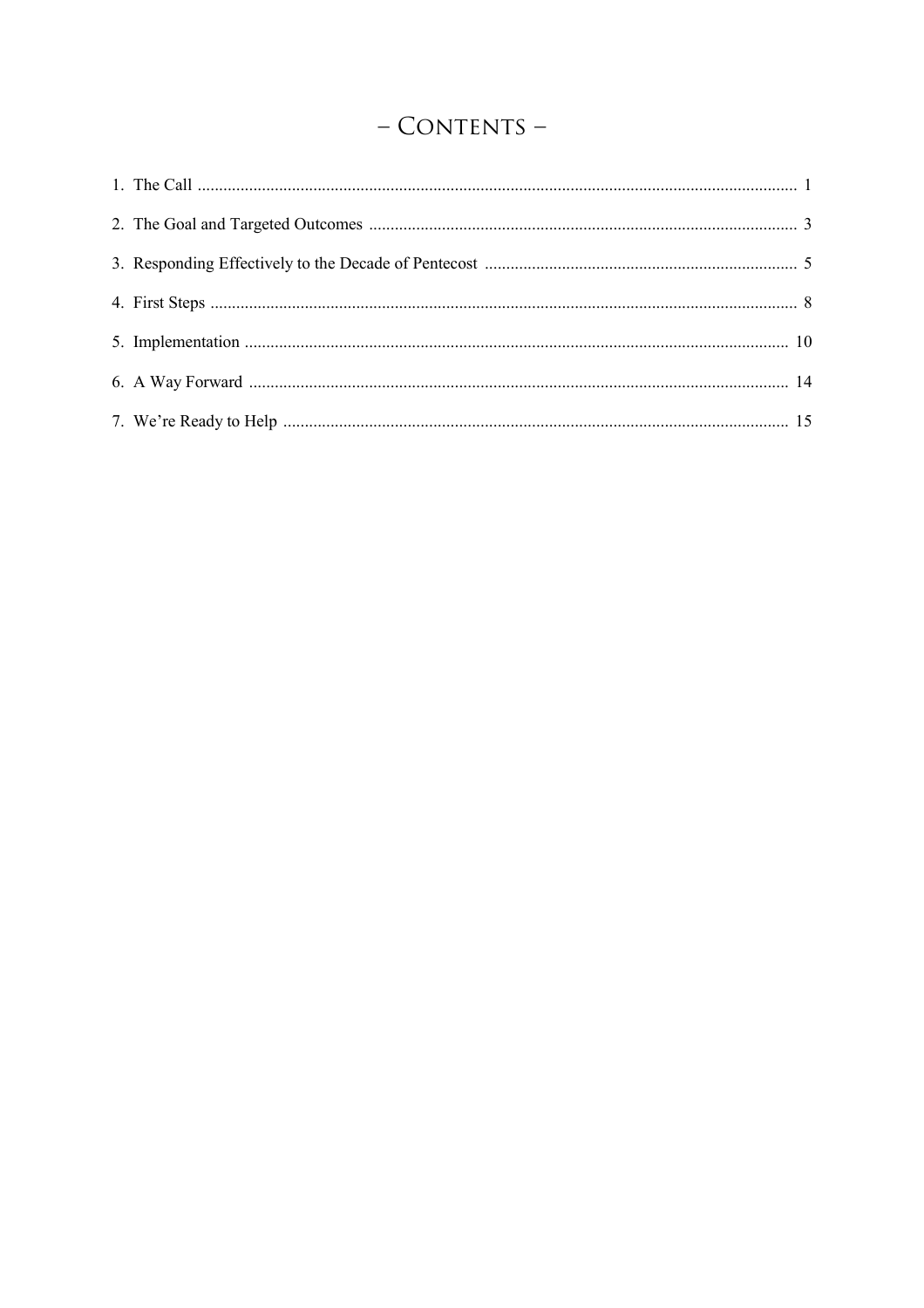#### $-$  CHAPTER  $1-$

### The Call

We thank God for the exponential growth in the Assemblies of God in Africa. We now count about 16 million constituents in more that 50,000 churches in 50 countries in sub-Sahara Africa and the Indian Ocean Basin. This is up from 2.1 million constituents and 12,000 churches in 1990. To God be all the glory!

We, however, choose not to be content with past achievements. The Assemblies of God in Africa is, therefore, once again mobilizing for the greatest evangelism, church planting, and missions advance in the history of the movement. Along with this mobilization is a growing vision to reach the yet-to-be-reached peoples of Africa and the world with the gospel of Christ, and a increasing awareness of our need to experience a fresh wind of the Spirit blowing across our churches.

In view of these things, the Africa Assemblies of God Alliance (AAGA) at its recent General Assembly held in Johannesburg, South Africa on 3-6 March 2009 unanimously committed itself to a "Decade of Pentecost" (2010-2020) with a goal of seeing 10 millions of its members baptized in the Holy Spirit and, thus empowered for powerful Spirit-anointed witness in Africa and to "the ends of the earth" (Acts 1:8).

This commitment is another in a series of initiatives taken by AAGA dedicating itself to missions involvement, including the creation of the World Missions Commission (2000), the call "Back to the Upper Room" (2000), and the endorsing of the Acts in Africa Initiative (2004) to inspire, facilitate, and coordinate evangelism, church planting, and missions involvement in the power of the Holy Spirit. The recent AAGA "Decade of Pentecost" resolution reads as follows:

BE IT RESOLVED THAT the Africa Assemblies of God Alliance declare the coming decade (2010-2020) to be the "Decade of Pentecost."

BE IT FURTHER RESOLVED THAT during the Decade of Pentecost AAGA will call on its constituent national churches to promote a Pentecostal awakening in their churches aimed at empowering the church for greater evangelistic, missionary, and church planting involvement; and BE IT FURTHER RESOLVED THAT Pentecost Sunday (the seventh Sunday following Easter) be declared "Pentecost Day" in each of our 50,000 (and growing) churches across Africa, and that every pastor be encouraged to preach a message on the baptism in the Holy Spirit and Missions on that day followed by prayer to receive the Spirit.

BE IT FURTHER RESOLVED THAT the Assemblies of God in Africa set as its goal to see 10 million of our members baptized in the Holy Spirit during the Decade of Pentecost.

This booklet has been produced as an aid to national church leaders wanting to fully participate in the Decade of Pentecost initiative and lead their churches into a powerful Pentecostal awakening.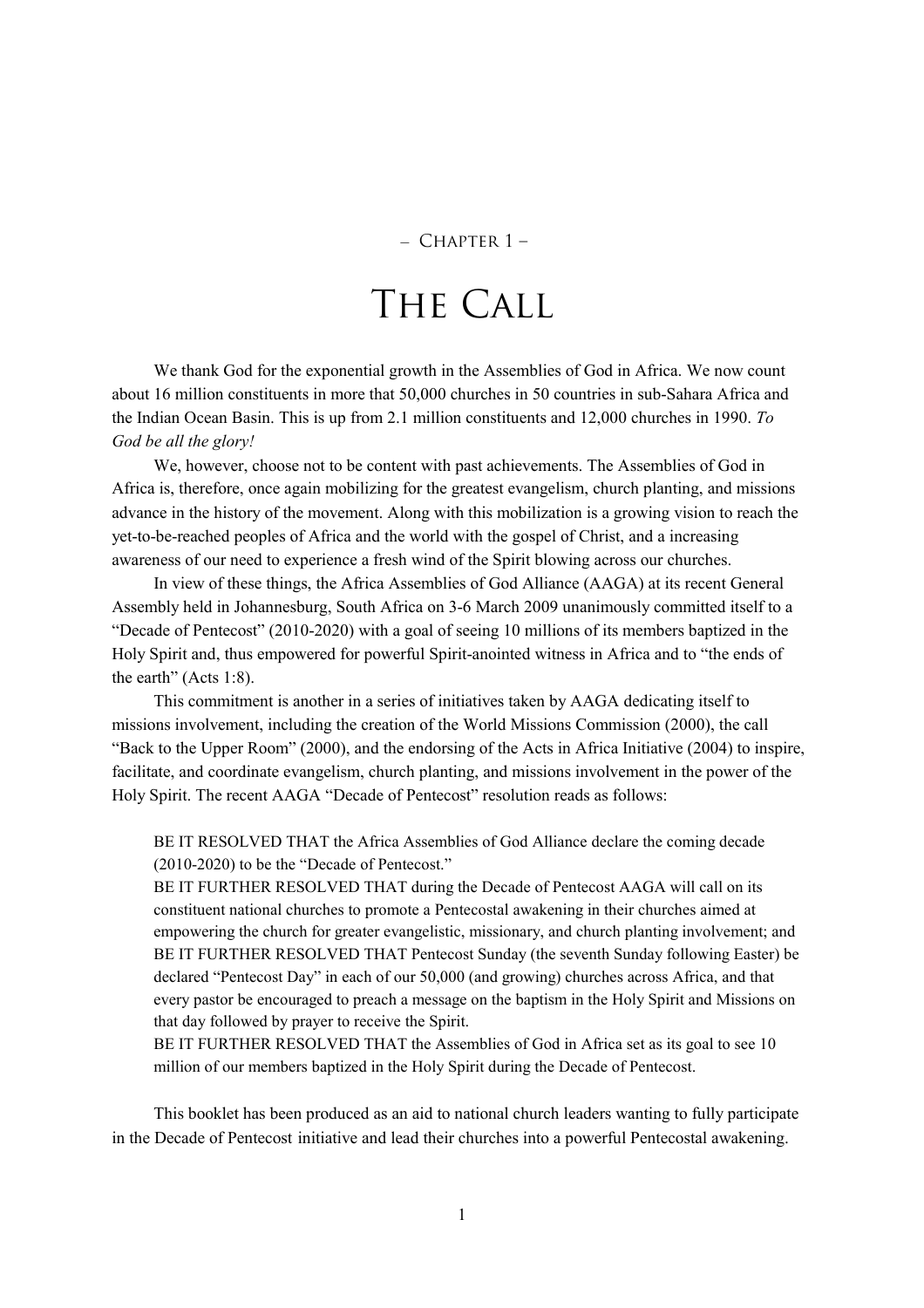This guide is only meant to offer suggestions. We fully trust that the Lord of the Harvest will guide the leadership of each of our churches as they seek His face concerning exactly how they should proceed.

Please keep us at the Acts in Africa Initiative updated on what you are doing, so we can use your plans as an example and inspiration to others.

> – Dr. Lazarus Chakwera Chairman Africa Assemblies of God Alliance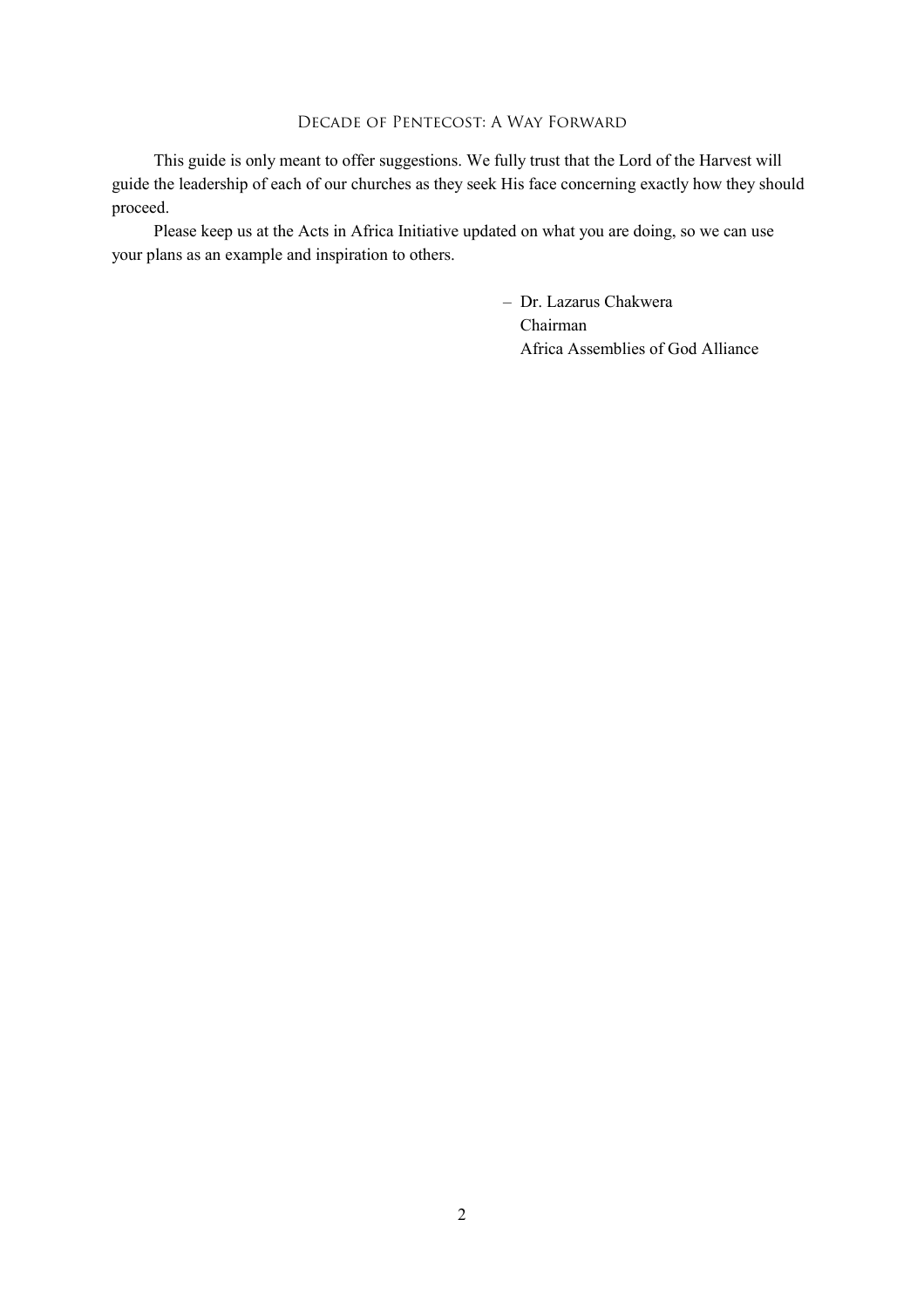#### $-$  CHAPTER  $2-$

## The Goal and Targeted Outcomes

The goal of the Decade of Pentecost is to see 10 million of our African AG members and constituents baptized in the Holy Spirit during the decade of 2010–2020. Based on discussions during the AAGA General Assembly in Johannesburg we have added four "Targeted Outcomes" to our Decade of Pentecost goals, as discussed below.

#### Decade of Pentecost Goal

The goal of the Decade of Pentecost is to see 10 million Assemblies of God members and constituents baptized in the Holy Spirit during 2010–2020.

#### Targeted Outcomes

As a result of seeing 10 million new believers baptized in the Holy Spirit, we expect the following outcomes:

- 10 million Spirit-empowered witnesses actively sharing Christ at home and abroad.
- Millions of souls being saved, brought into the church, discipled, and empowered for effective witness.
- Thousands of churches being planted, many among unreached people groups.
- Hundreds of new missionaries being sent and supported.

Each national church should consider setting its own goals of how many people it expects to see baptized in the Holy Spirit during the Decade of Pentecost. It should also project targeted outcomes. Once you set your goals please send them to the Acts in Africa Initiative at ActsinAfrica@ahpac.org.

#### Remaining Focused

It will be essential that we remain focused during the Decade of Pentecost. Pentecostal churches too often lose their focus concerning the work of the Spirit in their midst. Too many times they become more focused on the personal enrichment of their members rather than on fulfilling God's mission. We must now allow this to happen to us, but must remain vigilant to guard against this trap. As we move through the Decade of Pentecost, it will important that we remain focused on the true meaning of Pentecost, that is, empowerment for mission resulting in souls being saved, churches being planted, and missionaries being sent to the yet-to-be-reached peoples of Africa and the world (Acts 1:8).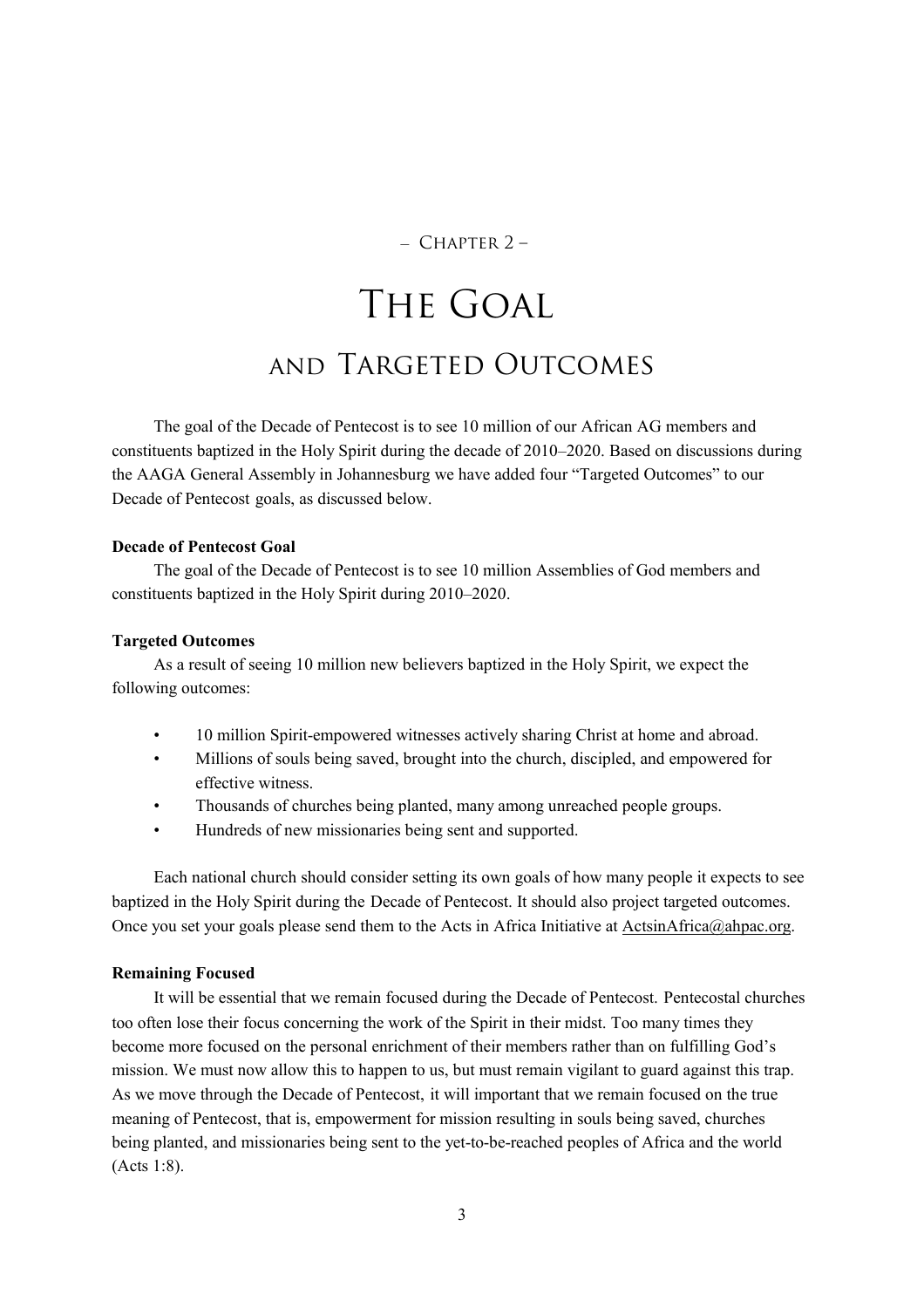#### The Launch

Pentecost Week (17-23 May) and/or Pentecost Sunday (23 May) of 2010 has been set as the day that we will officially launch the Decade of Pentecost. During that week, and on that day, AAGA has encouraged every Assemblies of God church in Africa to have a special Pentecost Emphasis. Every pastor is encouraged to preach on the baptism in the Holy Spirit and pray with believers to be filled with the Spirit. He will focus his message on the necessity of being empowered by the Spirit to become effective witnesses.

We must begin now talking about this special launching. Also, each year during the Decade of Pentecost there will be special Pentecost Week and Pentecost Day emphases. Acts in Africa (AIA) will provide promotional materials for each of these special Pentecost Week emphases. Here are the dates of Pentecost Week and Pentecost Sunday during the Decade of Pentecost:

| Year | Pentecost Week | Pentecost Sunday |
|------|----------------|------------------|
| 2010 | May 17-23      | May 23           |
| 2011 | June 6-12      | June 12          |
| 2012 | May 21-27      | May 27           |
| 2013 | May 13-19      | May 19           |
| 2014 | June $2-8$     | June 8           |
| 2015 | May 18-24      | May 24           |
| 2016 | May 9-15       | May 15           |
| 2017 | May 29–June 4  | June 4           |
| 2018 | May 14-20      | May $20$         |
| 2019 | June $3-9$     | June 9           |
| 2020 | May 25-31      | May 31           |

#### What is Pentecost Sunday?

Pentecost Sunday occurs seven weeks after Easter Sunday each year. In the Bible, Pentecost was a very special day on the Jewish religious calendar. It was one of three great annual pilgrim festivals in which all males living in and around the city of Jerusalem were required to attend. The feast of Pentecost was celebrated each year on the fiftieth day after Passover. The Greek word pentecostos means "fiftieth." The day was also known by other names. It was sometimes called the Feast of Weeks (Exod. 34:22), since in occurred a week of weeks after the Passover feast. It was also known as the Feast of Harvest (Exod. 23:16) and the Feast of First Fruits (v. 19) because on Pentecost the people brought the first fruits of their barley harvest and presented them as an offering to God.

Christians remember Pentecost because it was the day that Jesus first poured out of His Spirit on the church and empowered it to be an evangelistic and missionary force in the earth (Acts 1:8; 2:1- 4, 41). The early church also seemed to observe Pentecost Sunday in some manner as indicated by Paul's desire to be in Jerusalem on Pentecost (Acts 20:16; ref. 1Cor 16:8). For Pentecostals, Pentecost Sunday provides us with a great opportunity to emphasize the work of the Spirit in believers' lives and to pray with them to be filled with the Spirit. We are trusting God for a powerful outpouring of the Spirit across the continent each Pentecost Sunday during the Decade of Pentecost. And we are believing God that hundreds of thousands of our Assemblies of God members will be filled with the Spirit on Pentecost Sunday each year.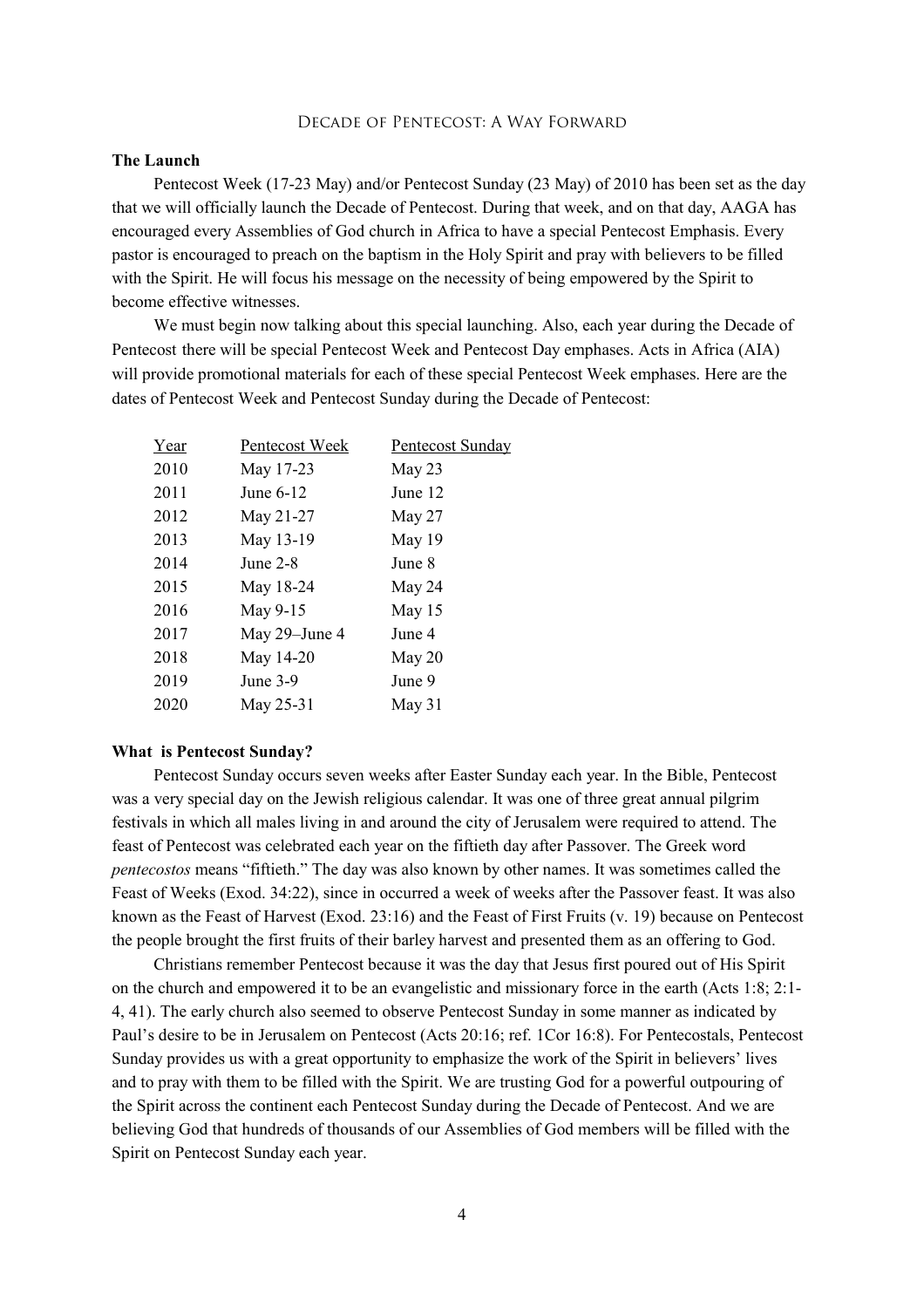#### $-$  CHAPTER  $3-$

### Responding Effectively to the Decade of Pentecost

As we approach the Decade of Pentecost we must consider what kind of response we will make. I suggest that our response must be comprehensive. As, such it must include the following:

#### A Biblical Response

We as Assemblies of God believers are a "people of the Book." Therefore, any plan to lead our churches into Pentecostal revival, must, above all else, be based solidly on the teachings of Scripture. The first question, then, that we must asked is, "What does the Bible have to say on the subject?"

The Bible teaches that the church can reach the nations only in the power of the Holy Spirit. Jesus tied the Spirit's empowering directly to His commission to evangelize all nations when He said, "You will receive power when the Holy Spirit comes on you; and you will be my witnesses in Jerusalem, and in all Judea and Samaria, and to the ends of the earth" (Acts 1:8).

As we strategize to bring Pentecostal revival to the AG in Africa, we must take the Bible as our handbook. Early Pentecostals found their inspiration in the book of Acts. The time has come for us to again take up this blessed book, not merely to read it as history, but to search its pages for missions strategy. Acts teaches us that the biblical answer to waning of missionary zeal in the church is a fresh outpouring of the Spirit with its members being powerfully and repeated filled with the Spirit! This must be our plan of advance!

#### A Priority Response

Secondly, the Decade of Pentecost demands a priority response. If we are to lead our churches into powerful Pentecostal renewal we must regard the issue as top priority. We cannot view it as one among other equally-important agenda items. It must become "job number one" for the church. The issue of Pentecostal revival is of such significance that it demands our primary and sustained attention. The quest for the Spirit's power and presence must be placed and remain at the center-stage in the church's planning and activities.

Jesus Himself placed the empowering of the church at center stage. To Him it was not a side issue, to be tabled and taken up at next quarter's business meeting. In His mind it was top priority and demanded immediate and focused attention. He commanded His disciples to "stay in the city until you have been clothed with power from on high" (Luke 24:29). He commanded them further, "Do not leave Jerusalem, but wait for the gift my Father promised… John baptized with water, but in a few days you will be baptized with the Holy Spirit" (Acts 1:4-5).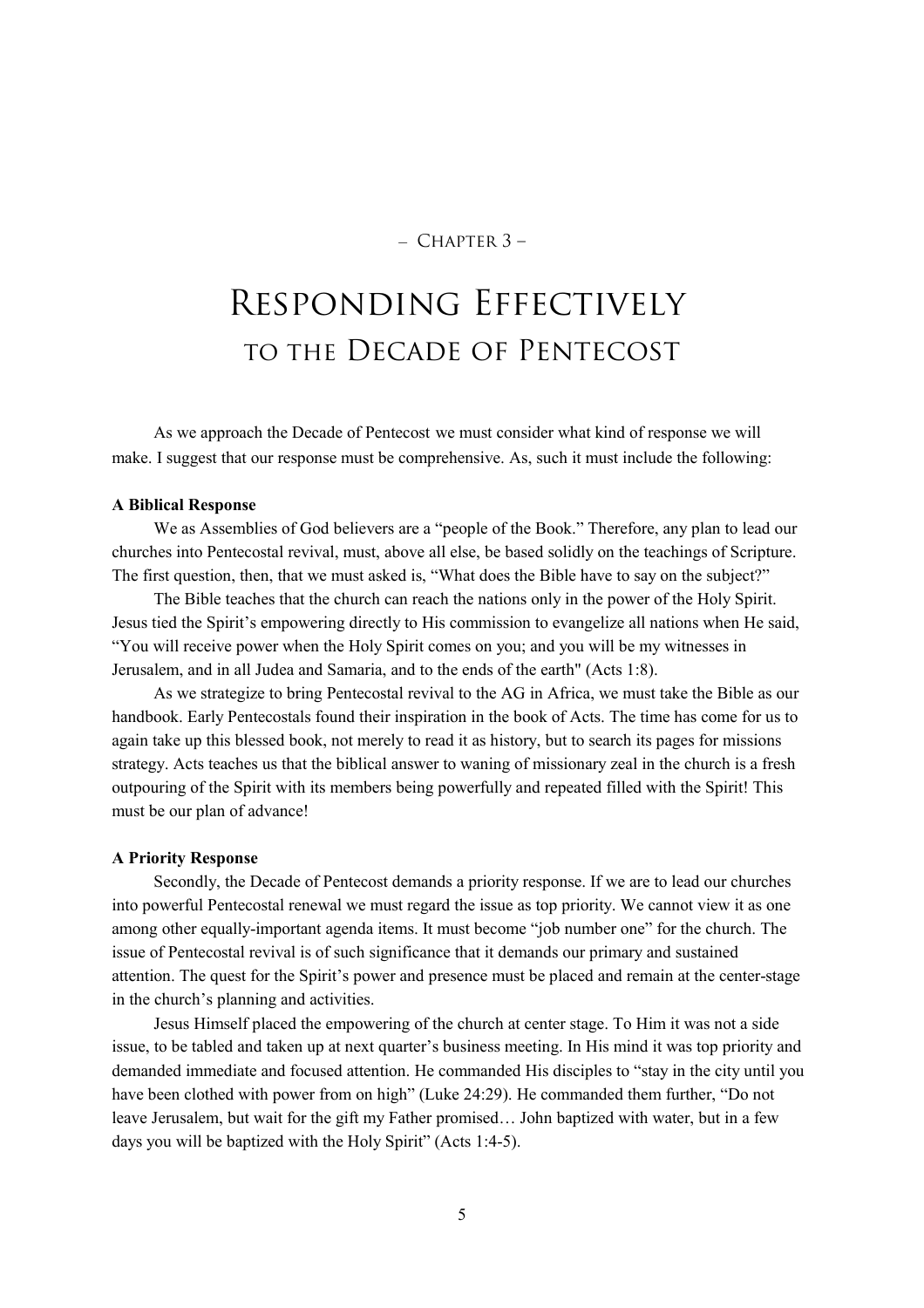We too must be gripped by this one central fact—we must have Pentecostal revival! All other issues must become, and remain, secondary.

#### An Aggressive Response

Further, our response to the Decade of Pentecost must be an aggressive response. A passive, noncommittal approach will simply not get the job done, nor will a half-hearted response rise to the occasion. The disciples' response to Jesus command to "stay in the city" was not passive. It was, rather, aggressive, for "they stayed continually at the temple, praising God" (Luke 24:53).

We as leaders in the Assemblies of God in Africa must aggressively respond to the issue of Spirit empowering. We must do this through a determined and energetic pursuit of Pentecostal revival. We must find the means to actively encourage individual and group initiative. Further, we must persevere in our pursuit of Pentecostal renewal until the desired outcomes are achieved.

#### A Comprehensive Response

Finally, if the issue of Pentecostal renewal is to be adequately addressed, our response to the Decade of Pentecost must be comprehensive. This comprehensive approach must be designed to affect and involve every person in the church. A shallow or superficial approach will never do. Our response must be pervasive, that is, it must be aimed at every facet of AG church life. Not only must it affect every person in the church, it must be addressed in every available forum, utilize every necessary means, and be applied at all possible times. Let's look briefly at each of these four elements of a comprehensive response:

1. Every person. When calling our churches to Pentecostal renewal, effort must be made to ensure that every person and every grouping of people in the church is adequately targeted. In the past, similar efforts have been aimed only at "key" leaders—some of whom "buy in" to the proposals, and others who do not. As a result, the desired impact on the overall church community is not achieved.

This is not to say that leaders are to be neglected, for leadership at every level must be targeted. This includes ecclesiastical leadership, including national, district, sectional, and local church leadership. It also includes departmental leadership, such as Sunday school, men's, women's, youth, university, humanitarian, and children's ministries leaders.

Institutional leadership must not be neglected. Bible school administration and teachers must also be targeted, since these individuals are often the key influencers in the church. Any other leadership structure not mentioned must be also targeted.

The "non-leaders" in the church must also be targeted. (Note that I put "non-leaders" in quotation marks, since these people are often the real power base in the local churches and communities. Even a village mother who has no official position in the church is often, in reality, a leader in her home and among her peers).

And we must not forget the youth and children of our churches. If Pentecost is to survive this generation and continue into the next our youth must experience Pentecost for themselves.

In targeting every person, care must be given to include diverse language groups and different economic and social strata. Our effort to bring Pentecostal renewal to the Assemblies of God in Africa must reach to every member and attender in the church.

2. Every forum. In designing a comprehensive response to the need for Pentecostal renewal in the church, every forum and delivery system must be employed. The general assemblies and special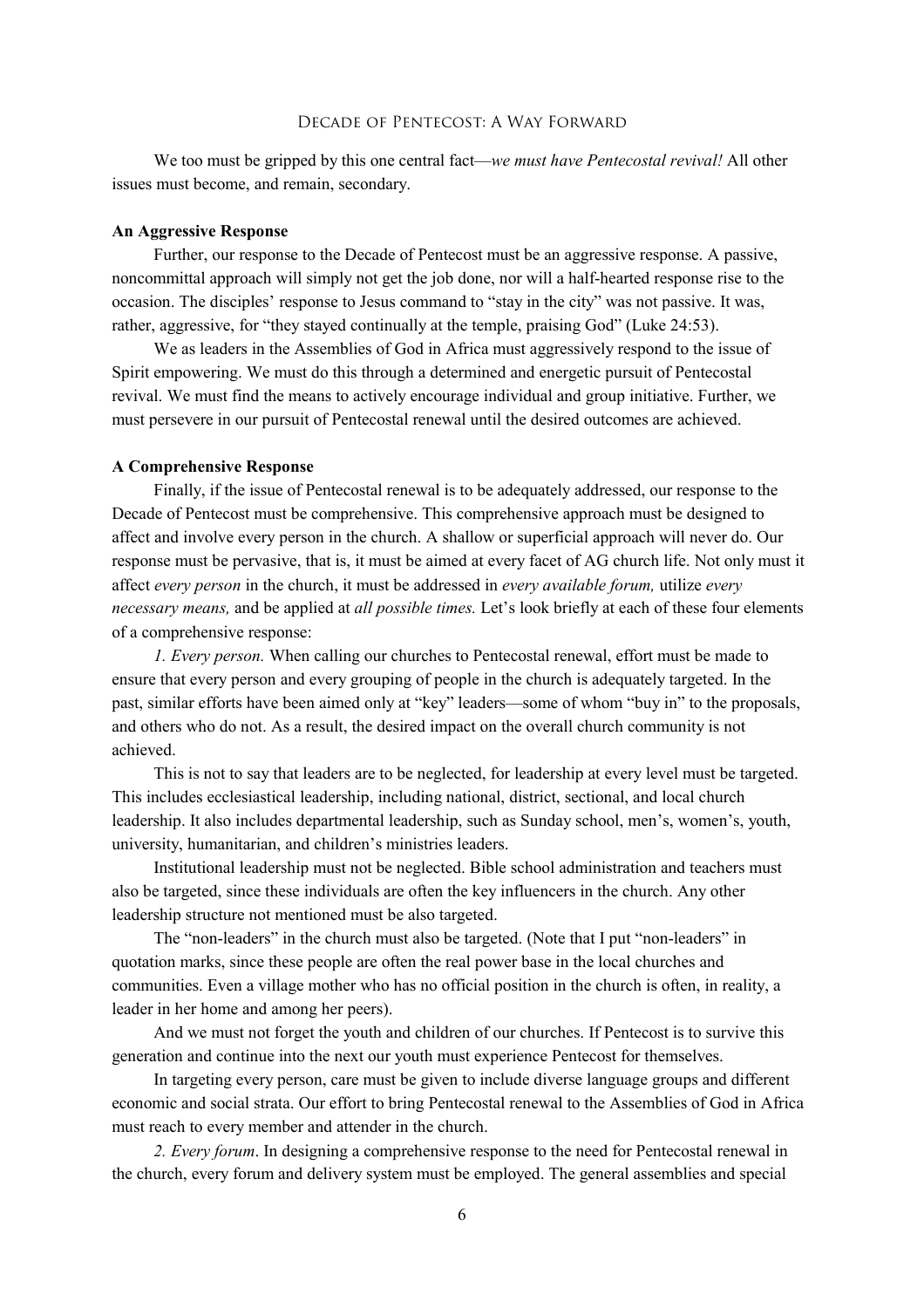gatherings of the church must be utilized, including general councils, pastors' schools, district councils, sectional councils, local church services, home cell gatherings, and Bible school chapels and spiritual emphases.

Print and broadcast media must also be put to use and distributed widely. Print media could include books, tracts, flyers, magazines, Bible studies, and sermon outlines. New lessons and study guides could be purchased or produced for Sunday school and home cell study. Broadcast media, including radio (if available) should also be used. The Acts in Africa Initiative is working hard to provide pastors and leaders with many of the above resources. You can find some of them on the Internet at www.DecadeofPentecost.org and www.ActsinAfrica.org.

3. Every means. The church must use every means at its disposal to address the need for Pentecostal renewal. In addition to those mentioned above, these means could include preaching, teaching, writing, seminars, revival meetings, and specially-called assemblies.

4. All times. A comprehensive response cannot be limited to a single event or even a series of "special events." One gathering, or even a series of gatherings—no matter how powerful or how blessed by God—will not get the job done. That is why a ten-year Decade of Pentecost is called for, where the church throws the full weight of its influence and resources behind this single pressing need.

During this period, many events will be planned. General, district, and sectional meetings will emphasize the necessity of Pentecostal experience and practice in order to effectively fulfill God's mission. Local churches will be encouraged to have Holy Spirit revivals and to schedule regular Pentecostal emphases into their church calendars. Each year Pentecost Week and Pentecost Sunday will be promoted and used as a means to see people filled with the Spirit on a continent-wide and nationwide basis.

With these issues in mind let's look at some of the things we can do to ensure that the Decade of Pentecost be the greatest success possible.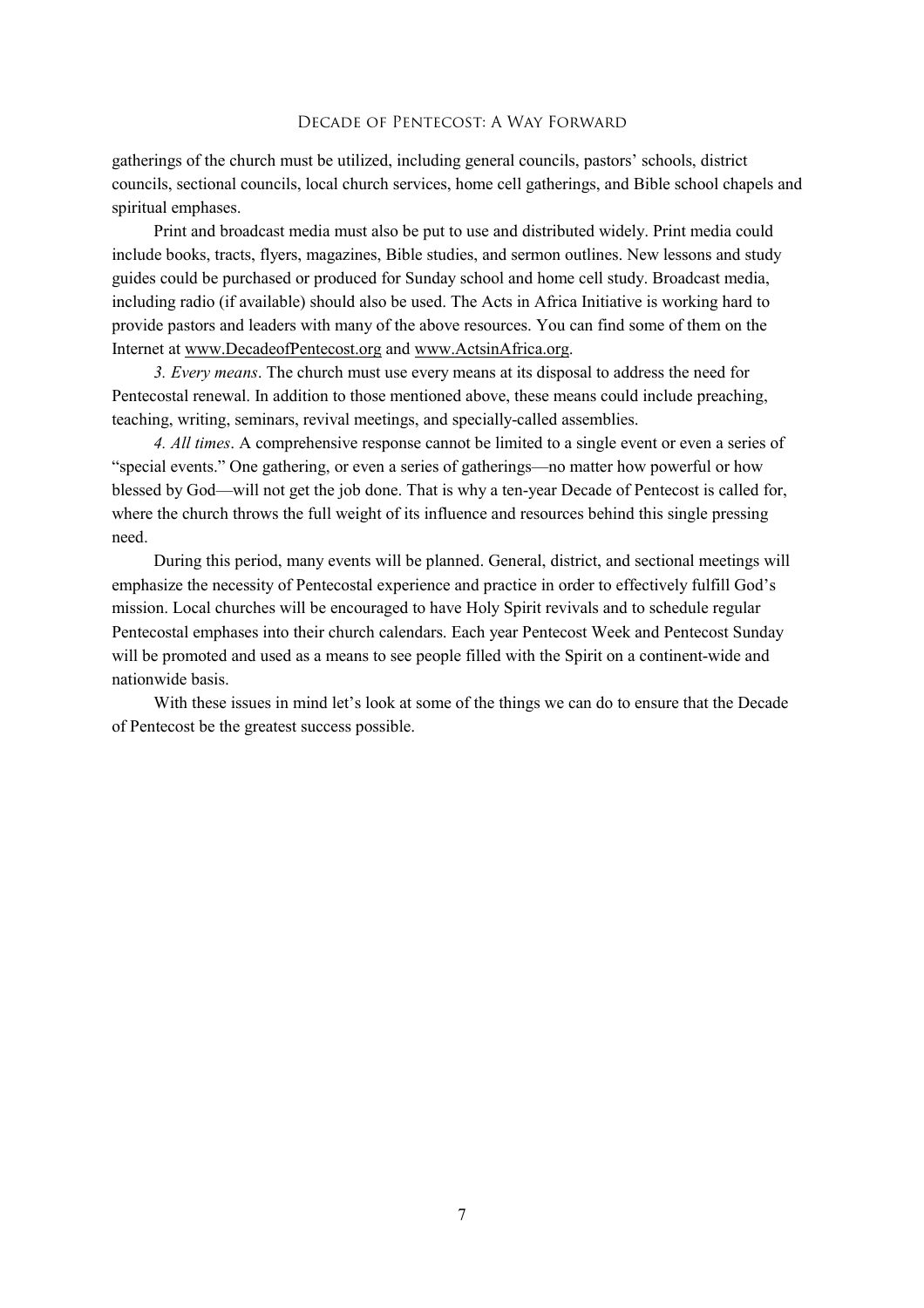#### $-$  CHAPTER 4 –

### FIRST STEPS

The official launch of the Decade of Pentecost, 23 May 2010, will soon be upon us. As you consider how your national church may launch its own Decade of Pentecost initiative, here are some possible "first steps" you may want to consider:

#### Official Adoption

It is important that each national AG church officially adopt the Decade of Pentecost as its own initiative. This will give the emphasis greater credibility, and will provide a covering sanction for the program. This action should be taken at your first opportunity.

#### Setting up Structures

Our Decade of Pentecost emphases can only succeed if proper structures are put into place to facilitate it's working. It will therefore be necessary for the national church leadership to appoint a Decade of Pentecost Committee and a National Decade of Pentecost Director to give leadership and oversight the work.

#### The Decade of Pentecost Committee

This committee should work under the direct oversight of the national leadership of the church. It must be fully budgeted so that it can perform its duties effectively. The responsibility of the Decade of Pentecost Committee will be to plan, promote, and implement the Decade of Pentecost initiative throughout the country. It will also monitor levels of participation and results and report them to the national church leadership and to the Acts in Africa Initiative. AIA will use these reports to monitor continental progress during the Decade of Pentecost. It will compile and analyze the reports and then report back to each national Decade of Pentecost Committee. The committees can then use these reports can be to inspire and motivate their pastors and churches to greater participation.

#### National Director

A National Decade of Pentecost Director should be appointed. This person will chair the Decade of Pentecost Committee and will lead the Decade of Pentecost initiative in the country. He will report regularly to the to the national church leadership, and to the Acts in Africa Initiative.

The National Decade of Pentecost Director must be chosen wisely. He must be a person who is filled with the Spirit and focused on the mission of God. He must be an soul winner and a church planter. He must be zealous about seeing people baptized in the Holy Spirit and active in the evangelistic work of the church. In addition, this person must be well-respected among the brethren, a visionary, and aggressive about the work of God and missions.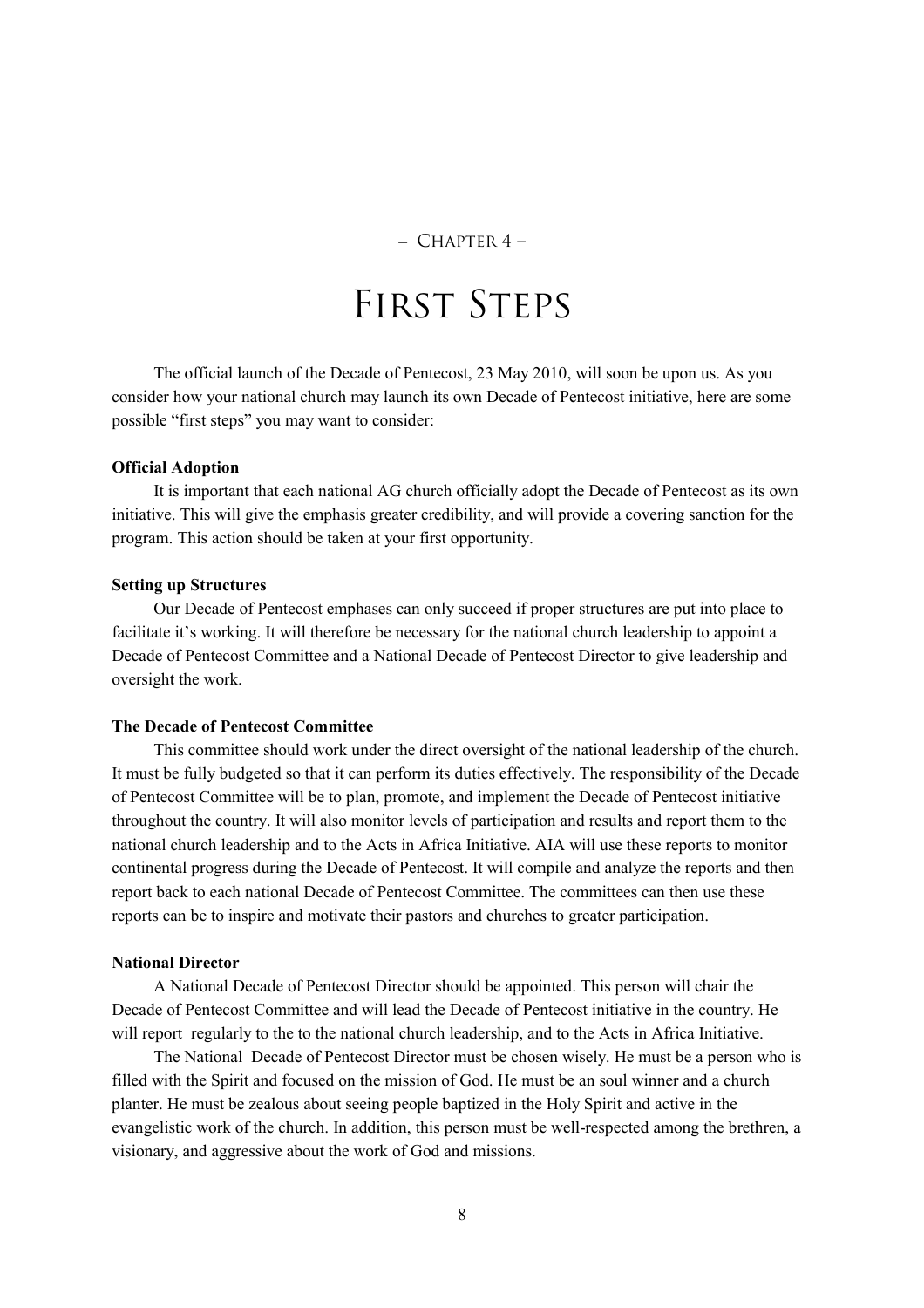Once you appoint your Director and Committee, please send their names, titles, addresses, telephone numbers, and e-mail addresses to the Acts in Africa Initiative. We will add their names to our mailing list, and will then be able to assist and inspire them by giving to them updates on the progress of the Decade of Pentecost across the continent. AIA will also make available to them resources to help them fulfill their duties. Whenever changes are made in the leadership or committee, please inform the Acts in Africa Initiative.

#### Prayer

If the Decade of Pentecost is to a succeed, it must be bathed in, and sustained by, concerted prayer. True Pentecostal revival cannot be "promoted down" or "programmed down," it can only be "prayed down." Before the Day of Pentecost the disciples "were continually devoting themselves to prayer" (Acts 1:14). Only as the leaders and members of our AG churches devote themselves to earnestly seeking after God will the Spirit be outpoured.

The national church leadership may want to issue an immediate call to prayer. This will help prepare people's hearts for the coming Decade of Pentecost. More importantly, it will move the hand of

God. If we will pray, we can be assured that He will graciously pour out His Spirit on our churches.

It would also be good if the national church leadership gathers often to intercede for an outpouring of the Spirit on the church. Further, every pastor should be encouraged to immediately organize and lead a regular Decade of Pentecost prayer group in his or her local church.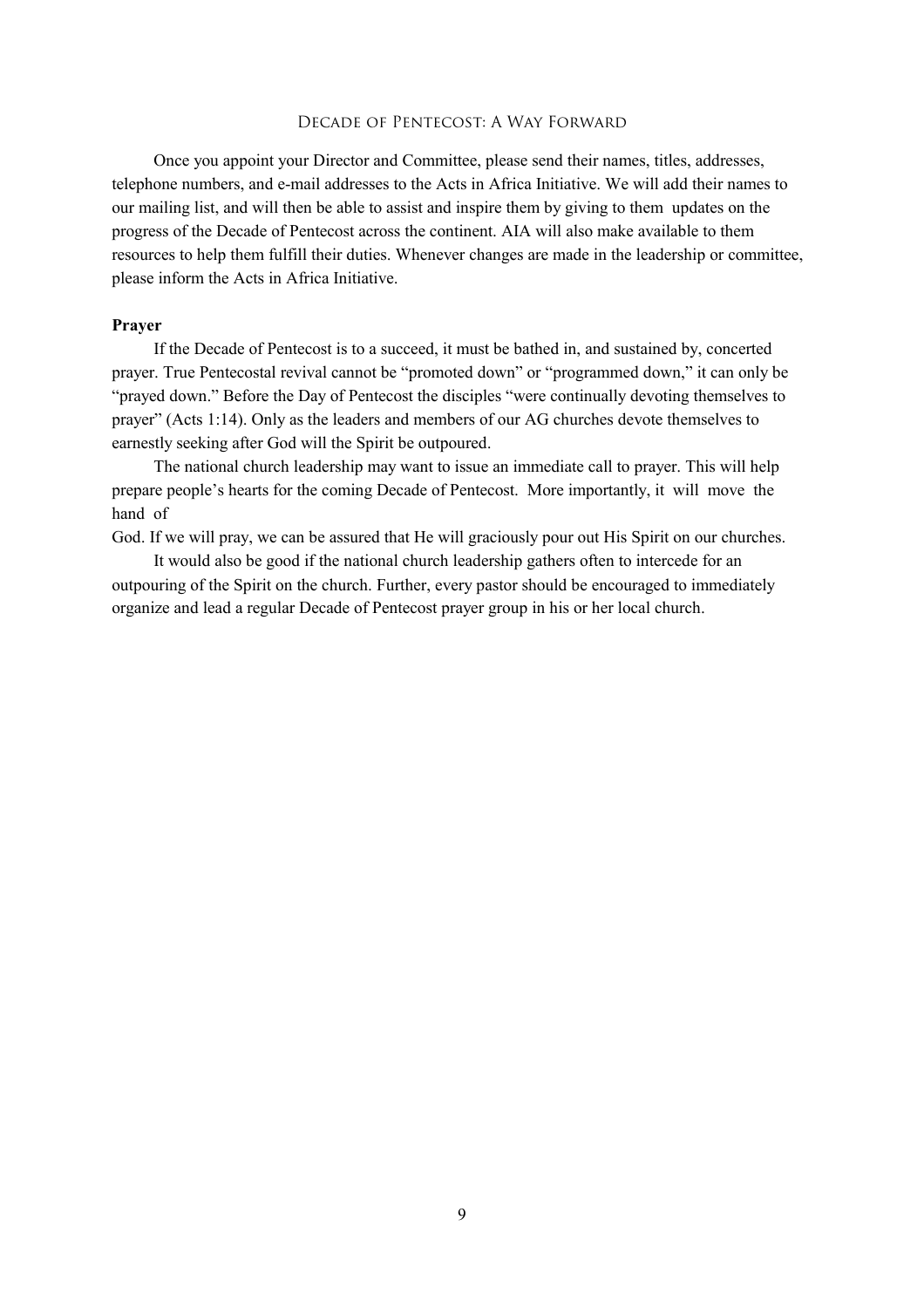#### $-$  CHAPTER  $5-$

### Implementation

It is important that each national church begin immediately in getting ready for the coming Decade of Pentecost. Launch Day will be here before you know it. No amount of planning will be successful unless we implement our plans in a timely manner. Here are some things you may want to consider:

#### Setting the course

It will be the responsibility of the national leaders of each church to set the course for the Decade of Pentecost in their own churches. Although, they will lean heavily on their Decade of Pentecost Committee for information and for carrying out the mandates of their offices, the national church leadership must be the primary owners and sellers of the vision.

#### Duties of the Decade of Pentecost Committee

The duties of the Decade o Pentecost Committee could include the following:

Planning. The committee's planning duties will include setting prospective goals and recommending them to the national church leadership. They will also plan, organize, and implement Decade of Pentecost initiatives under the direction of the national church leadership.

Implementation. It will be the responsibility of the National Decade of Pentecost Director and the Decade of Pentecost Committee to implement the strategy and plans of the national Decade of Pentecost initiative.

Oversight. The Decade of Pentecost Committee shall give oversight to the Decade of Pentecost initiative in the country under the direction of the national church leadership. This duty includes the ongoing promotion of the program, scheduling and arranging events, monitoring the progress of the work, evaluating successes and failures of initiative, recommending adjustments, and reporting results to the national leadership and to the Acts in Africa Initiative.

Resources. The Decade of Pentecost Committee shall also be responsible for finding and providing resources to pastors and leaders to help them in implementing the Decade of Pentecost initiatives on a district, sectional, and local level. The Acts in Africa Initiative stands ready to help in this area in any way possible. Many resources will be provided through the internet on the Decade of Pentecost website: www.DecadeofPentecost.org.

Reporting. As mentioned above, one duty of the Decade of Pentecost Committee will be gathering reports from the departments and local churches and reporting them to the national leadership and to the Acts in Africa Initiative. Statistics should be gathered concerning how many believers are being baptized in the Holy Spirit, how many people are being won to the Lord, how many new churches are being planted, how many new missionaries are being commissioned and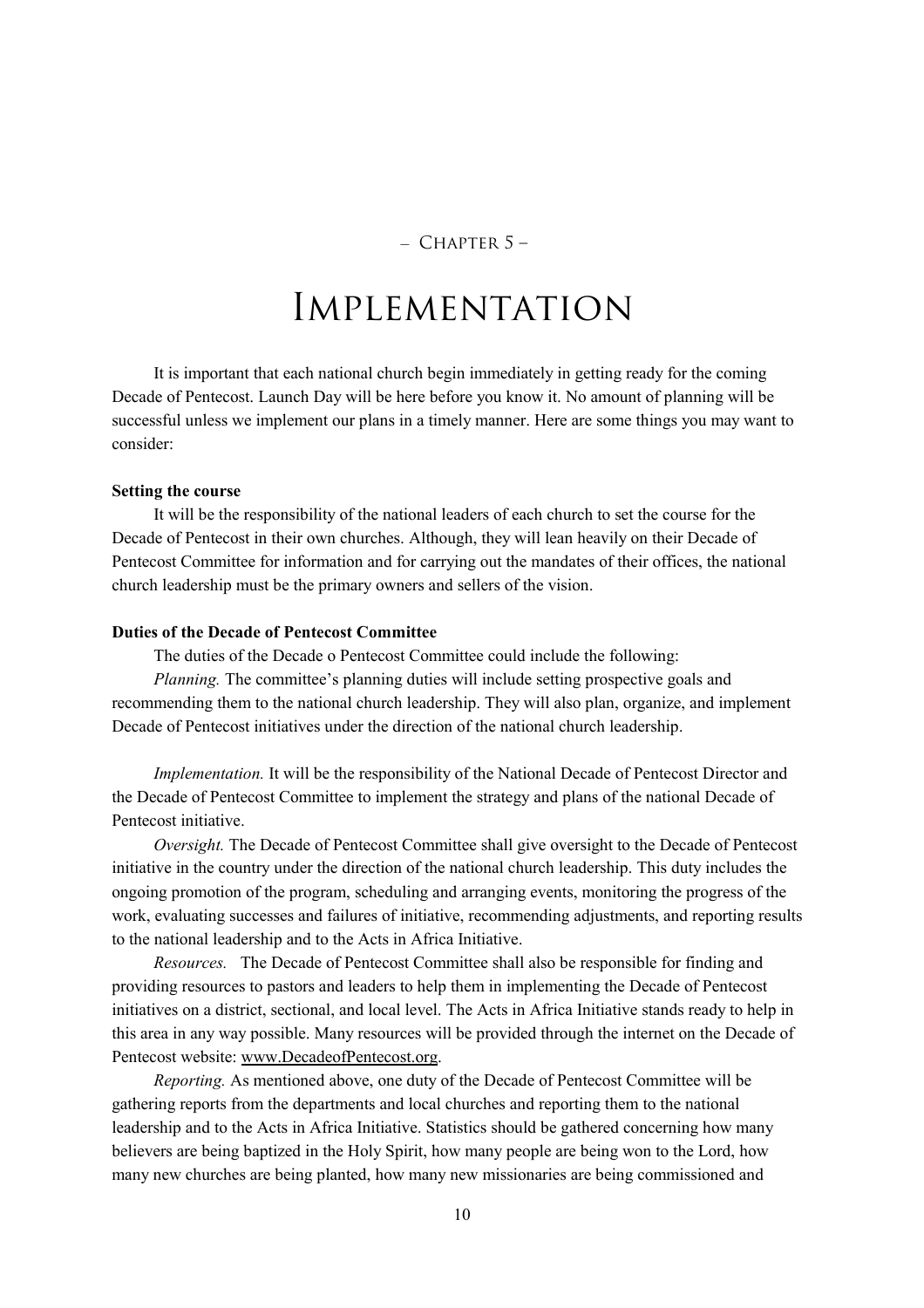supported, and how many unreached peoples groups are being reached. These statistics will be compiled and announced in national gatherings and continentally through The Africa Azusa Report. They will provide great inspiration as we see God fulfilling His promise to pour out His Spirit on us in abundance (Joel 2:23; Acts 2:17-18).

#### Meetings of the Decade of Pentecost Committee

The committee should meet regularly (possibly four times per year) to carry out its duties. A timely report of each meeting should be given to the national executive committee.

Proper administration of the Decade of Pentecost may involve examining and updating the national church's infrastructure, that is, the means whereby the national church distributes and receives information and money to and from its pastors and churches throughout the country.

#### Planning

Since the official launch date of the Decade of Pentecost is quickly approaching, your Decade of Pentecost Committee should be appointed immediately and planning should begin at once. A timeschedule should be developed. Goals should be prayerfully discussed and set. Once the Decade of Pentecost launch has been planned, the committee can address itself to long range planning.

#### Goal setting

In developing your Decade of Pentecost goals consider including the following:

- 1. Spirit baptisms. How many people do you believe God wants to baptize in the Holy Spirit during the Decade of Pentecost?
- 2. Spirit-empowered witnesses. Those who will be baptized in the Spirit during the Decade of Pentecost (as well as those who have already been baptized in the Holy Spirit) should be trained and mobilized as Spirit-empowered witness for Christ. This includes both pastors and lay people.
- 3. Salvations. How many people do you anticipate coming to Christ as a result of these believers being filled with the Spirit and mobilized as Christ's witnesses?
- 4. New churches. How many new churches do you expect to be planted during the Decade of Pentecost as a result of believers being empowered by the Spirit and focused on the mission of God?
- 5. Missionaries. How many new missionaries do you anticipate being called, mobilized, sent, and supported as a result of the Pentecostal revival you expect to come to your church?
- 6. Unreached peoples. How many unreached tribes do you anticipate you will send missionaries to as a result of your church's decade-long emphasis on Pentecostal revival and missions?

As you seek the Lord, He may lead you to set other goals not mentioned above.

#### Vision casting

Vision casting is the process of selling the Decade of Pentecost vision to the entire church throughout the country. This must become the passion of every church leader on every level of church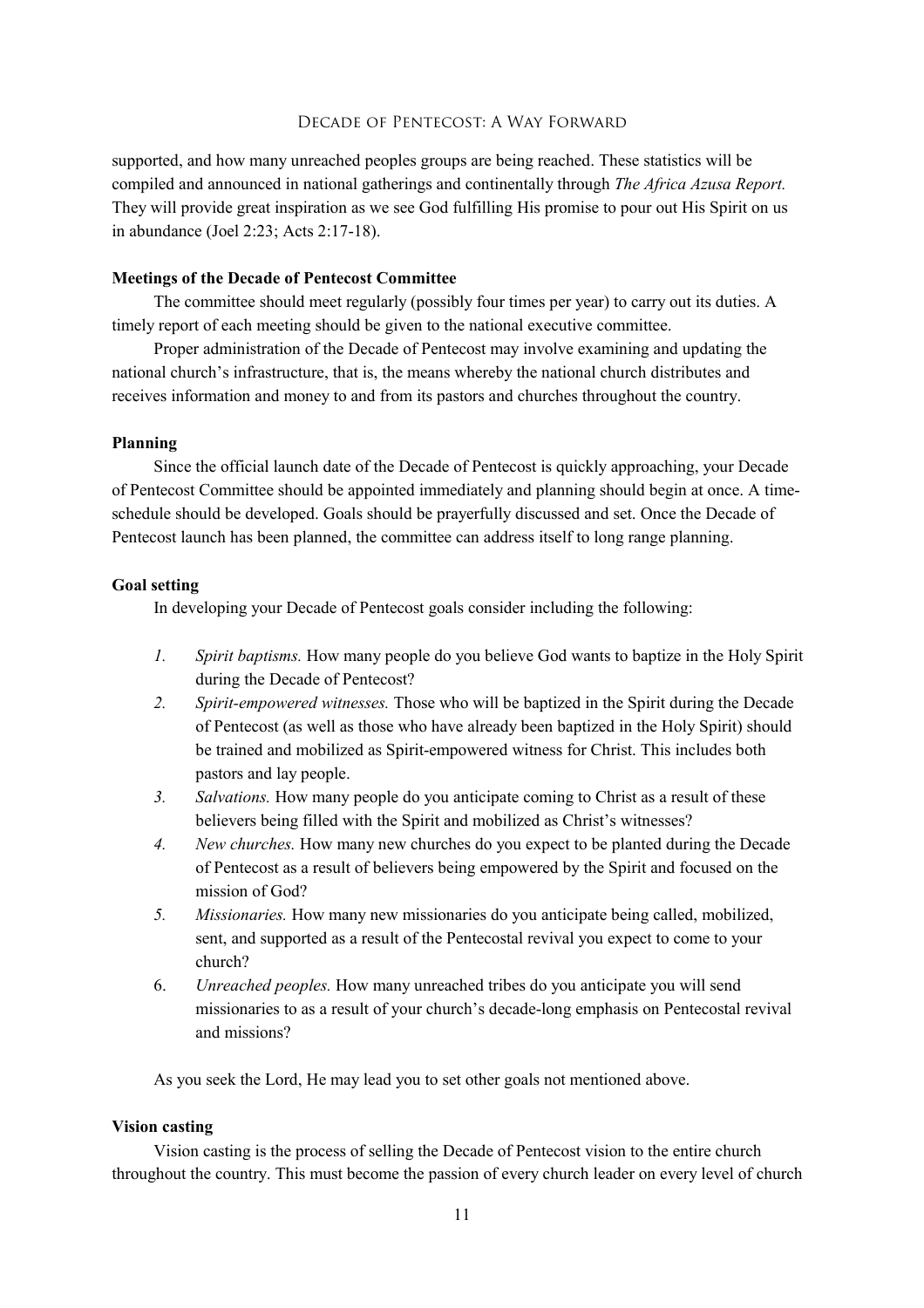life. The vision must owned by national officers, district and sectional officers, departmental leaders, pastors, Bible School administrators and teachers, and lay leaders of the churches of your country. The vision of the Decade of Pentecost must be talked about at every opportunity. It must be promoted in every general council, district council, sectional council, and local church meeting. It must be mentioned often in our preaching and teaching. The campaign should be prayed for in every prayer meeting.

#### Implementation

Not only must we talk about and plan for the Decade of Pentecost, our God-given plans must be implemented, that is, they must be put into action. As you begin to implement your plans, you may want to give consideration to the following issues:

Ongoing promotion. Get ready for the long haul. Not only will it be necessary to create initial excitement for the Decade of Pentecost, it will be important that we each develop an on-going plan of promotion. It will be the responsibility of the Decade of Pentecost Committee to keep the vision alive in the hearts and minds of the people. The Acts in Africa Initiative will provide a yearly theme and yearly theme flyers to help with ongoing promotion. Promotional posters and flyers will be produced in digital format so that they can be easily downloaded from the Decade of Pentecost website and printed locally. A plan should developed on how these resources will be made available to every church and pastor in the country.

As your promotional plans move forward, excitement will build among your pastors and in the churches. Pastors will begin to preach more on the Holy Spirit and the work of soul winning and missions. Hundreds will be baptized in the Holy Spirit and brought to Christ. Churches will begin to multiply. As these things occur and are reported back to the churches, excitement will build and momentum will increase.

Scheduling. Part of the planning and implementation process is scheduling. Once you decide on what special events will occur (such as Pentecost Week emphases, Acts 1:8 Conferences, and Schools of the Spirit) these events must be put on the calendar.

*Monitoring.* You will want to develop the means of monitoring your results and progress during the Decade of Pentecost. Otherwise, how will you know if you are meeting your goals? This will be a major challenge. How if you apply yourself to the task you will be able to find ways.

Evaluating. Once you get the results you will want to evaluate them. In evaluating your results you will ask such questions as, "Are we meeting our goals? If not, why? What adjustments must we make? What must we do differently?"

#### Finding Resources

Another issue that must be addressed is the issue of resources. Two kinds of necessary resources needed to execute the Decade of Pentecost are financial resources and human resources.

Financial resources. The work of the Decade of Pentecost Committee will need to be financed. This will require large amounts of money; however, the payoff will be huge in the great harvest that will come to the church. Even the money invested will by multiplied back as the many new believers become faithful disciples and givers to the work of the Lord. The national church—as well as each district, section, and local assembly—will need to write the Decade of Pentecost into their annual budget.

Human resources. Human resources are people. This will be your most important resource in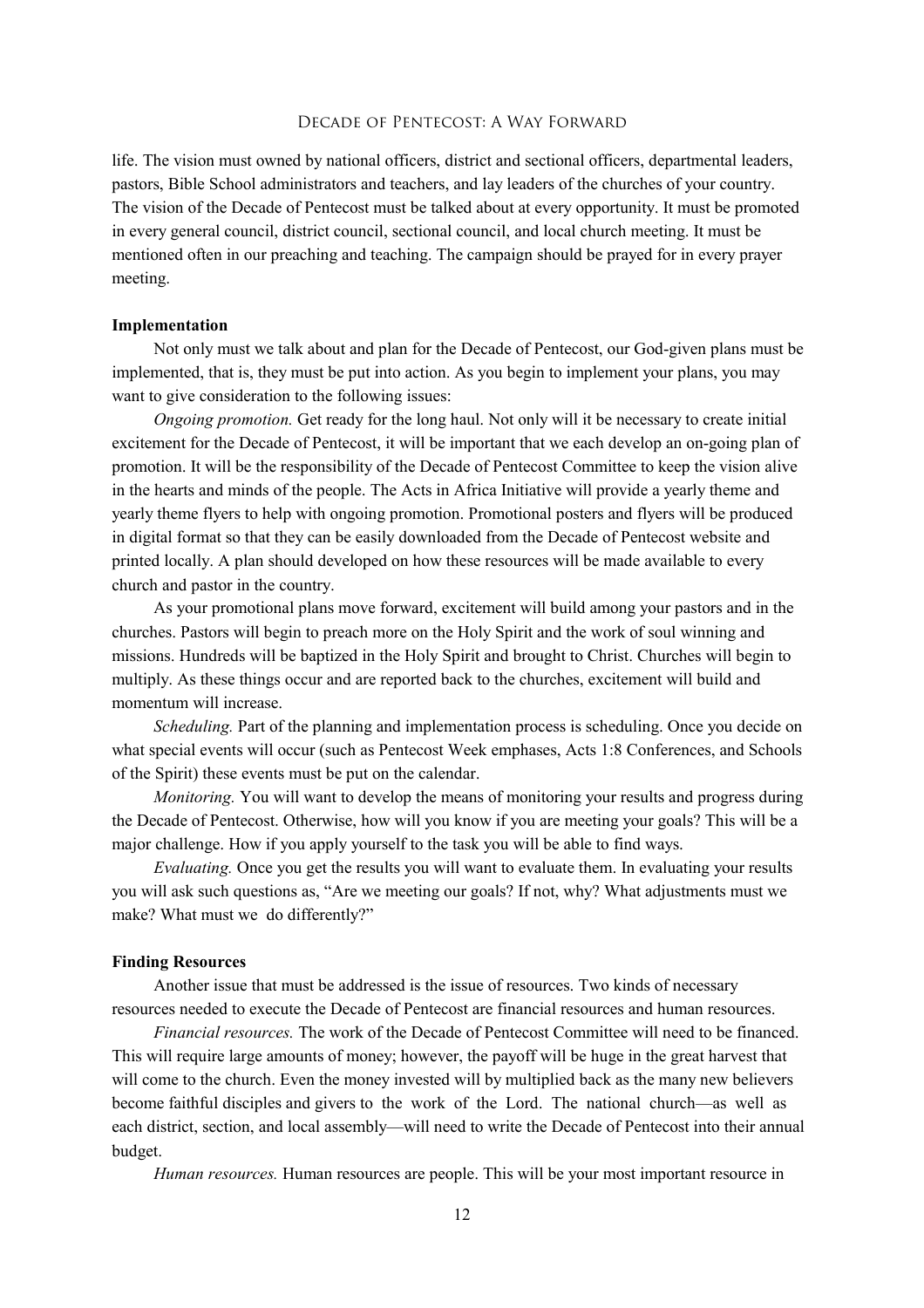executing the plans of the Decade of Pentecost. And human resources need not always cost money. People can be mobilized by getting them filled with the Spirit, teaching them about the mission of God, and talking up the vision and goals of the Decade of Pentecost. God will give these Spiritbaptized people a vision of what he wants them to do. When He does, encourage them and help them to contribute.

#### Ongoing Prayer

Not only must we begin the Decade of Pentecost with prayer we must intensify our prayer efforts as the decade progresses. If we will call on the Lord he will show us great and mighty things, things greater than we can even imagine (Jer. 33:3; Eph. 3:20).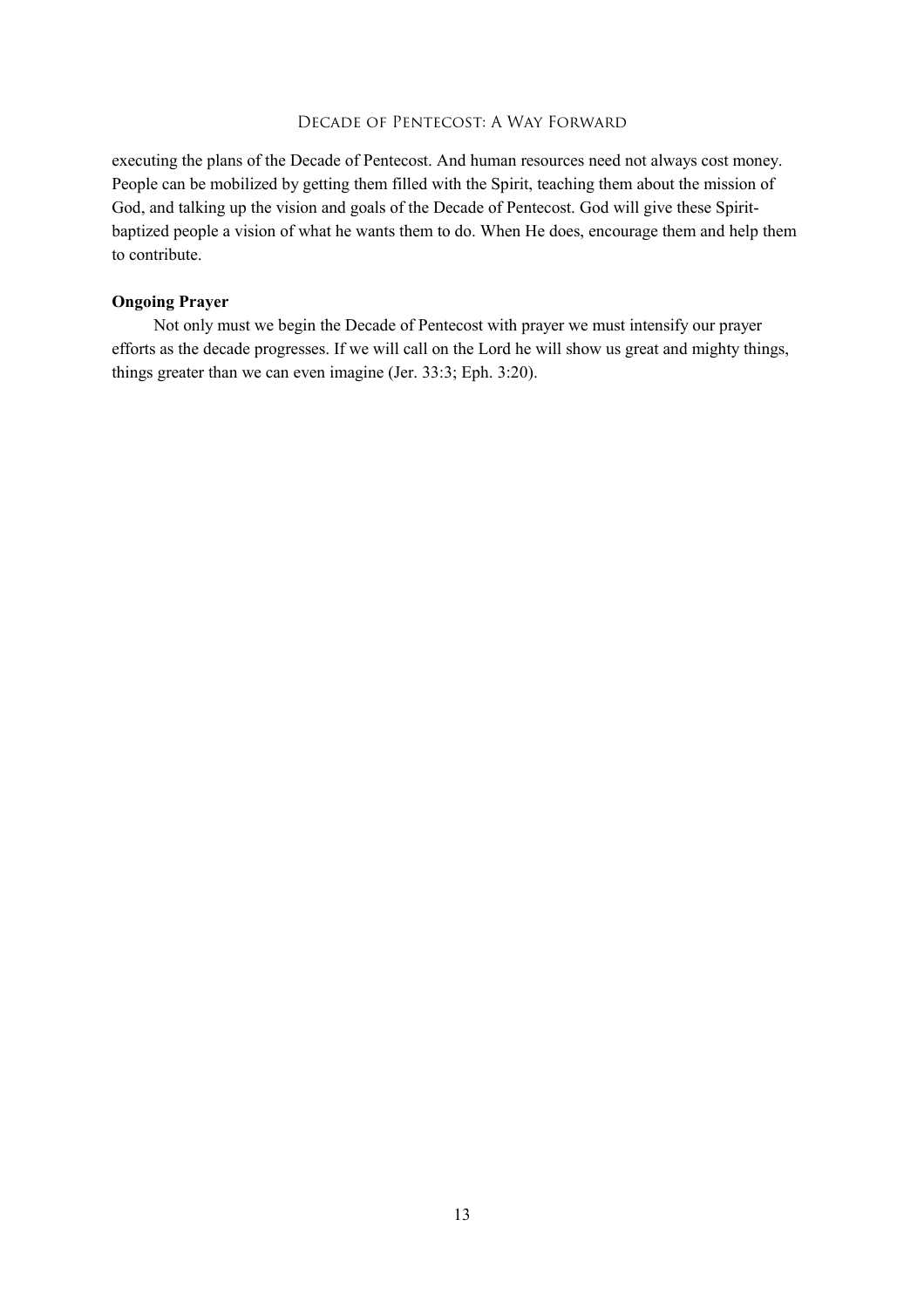#### $-$  CHAPTER 6 –

### A Way Forward

The question naturally arises, "What is the way forward from here? How can a national church begin to implement its vision for Pentecostal revival?" The following tick list can help you in moving forward with your plans:

- $\blacksquare$  National church authorization. The Decade of Pentecost vision is presented to and approved by the church's national leadership.
- $\Box$  Director and committee appointment. The National Decade of Pentecost Director and the Decade of Pentecost Committee are appointed and empowered to perform their necessary duties.
- $\Delta$  *Prayer*. Prayer is organized and begun for the Decade of Pentecost with special emphasis placed on the Decade of Pentecost launch day, 23 May 2010.
- $\Box$  Goal setting. Goals for the Decade of Pentecost are set and adopted by the national church.
- $\triangledown$  *Preliminary planning.* Plans are set for the launching of the Decade of Pentecost. Long range plans are discussed. Infrastructure issues are discussed.
- $\Box$  Funding. Funds are resources for the work of the Decade of Pentecost Committee and for the production and distribution of promotional materials.
- $\nabla$  *Program implementation*. The program is aggressively implemented. This implementation must involve cooperation from all levels, departments, and sectors of the church.
- **P** Promotion and monitoring. The Decade of Pentecost Committee will constantly promote and monitor the progress of the initiative.
- Reporting. The Decade of Pentecost will gather statistics from throughout the country and report their findings to the national church leadership and to the Acts in Africa Initiative. These statistics will be used to inspire the churches to greater success. Testimonies should also be gathered to be used in inspiring others to seek Pentecostal revival.
- $\Box$  Evaluation. The Decade of Pentecost Committee will regularly evaluate results of the initiative and recommend adjustments to the church's national leaders. Necessary adjustments will be made and the program will move forward.